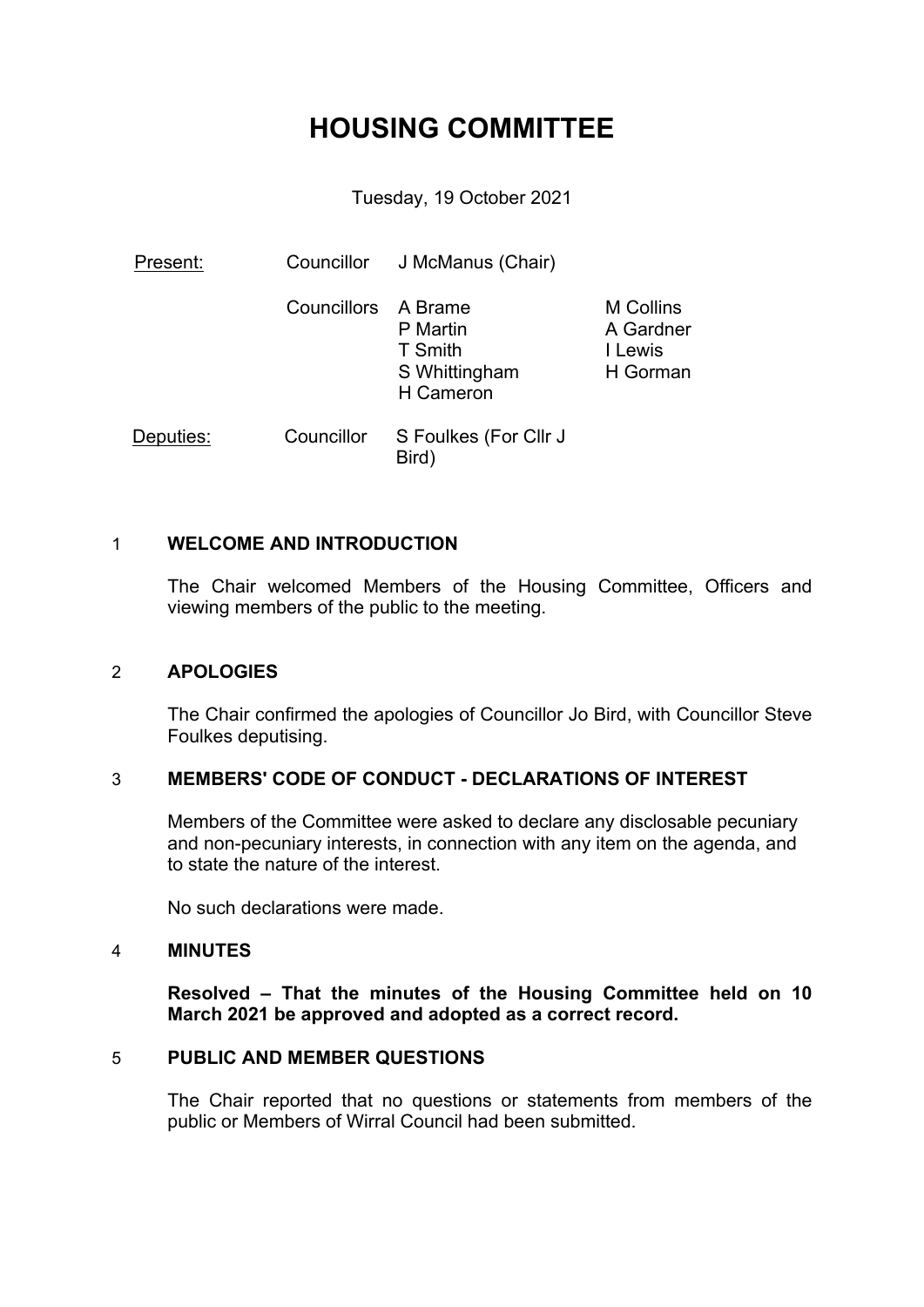# 6 **WIRRAL PLAN DELIVERY PLANS**

The Director of Regeneration and Place introduced a report that presented the Wirral Plan 2021-26 Draft Delivery Plans. The Plans were approved at Council on 6 September 2021, together with the recommendation that engagement and discussion with relevant Committees would take place to further shape the underpinning delivery plans and work programmes required to implement the Wirral Plan.

Members asked a range of questions on the draft Delivery Plans and the detail behind them including what level of information would be included, the homelessness strategy, housing targets under the Local Plan and net-zero homes.

**Resolved – That the draft Delivery Plans, as they related to Housing Committee set out in Appendix 1 to this report be noted.**

# 7 **2020/21 REVENUE AND CAPITAL OUTTURN**

This item was withdrawn.

# 8 **2021/22 BUDGET MONITORING AND 22/23 BUDGET PROCESS**

The Senior Finance Business Partner introduced a report on behalf of the Director of Resources which highlighted the processes for monitoring the 2021/22 budget and for commencing the budget setting process as agreed by the Policy and Resources Committee on 17 March 2021. The report included further supporting information to ensure that these processes could be followed.

The Ministry for Housing, Local Government and Communities had provided a conditional offer of exceptional financial support (capitalisation directive) for 2021/22 of up to £10.7m. One of the conditions of that offer was that the Council needed to provide evidence from the assurance review of the authority's financial position and its ability to meet any or all of the identified budget gap without any additional borrowing.

## **Resolved – That:**

- **1) the content of the report and the current forecast position of savings for 2021/22 and the ongoing work being undertaken to mitigate any under-achievement be noted;**
- **2) it be agreed to include the current proposals with this report from the Medium Term Financial Plan from 2022/23 – 2025/26 and the Director of Regeneration and Place be authorised to develop them**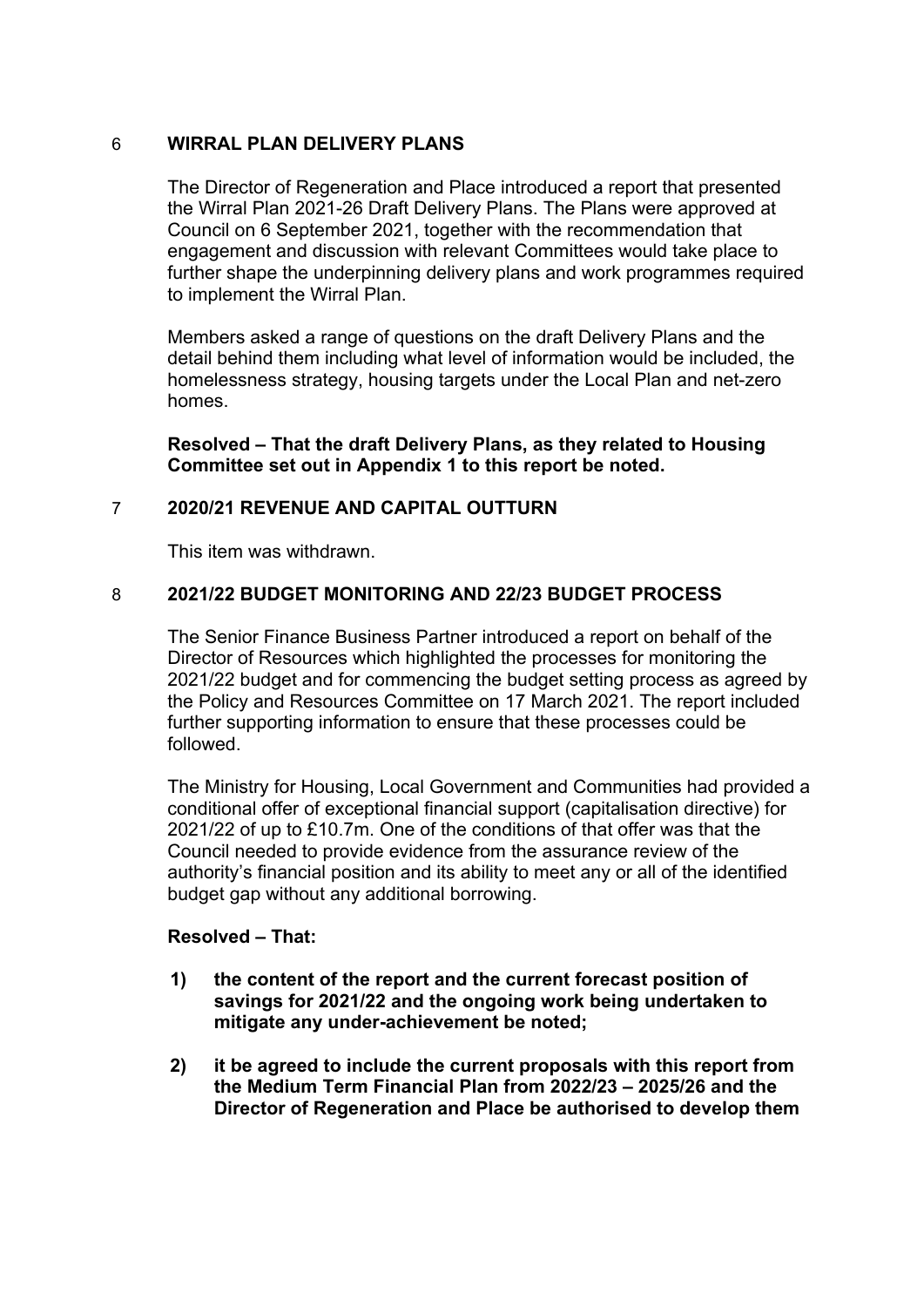**into full business cases, where appropriate, for inclusion in the 2022/23 budget proposals to Policy and Resources Committee at its October meeting for approval;**

- **3) a series of budget workshops be convened to identify any alternative savings/income/reductions in pressures to ensure that a full suite of costed and deliverable proposals can be recommended to the Policy and Resources Committee at its October meeting for approval; and**
- **4) the Zero Based Budgeting project be commenced within the budget workshops to contribute to the overall savings target of £170k in 2021/22.**

#### 9 **QUARTER 1 MONITOR REPORT**

The Senior Finance Business Partner introduced a report on behalf of the Director of Regeneration and Place which provided a summary of the projected year-end revenue and capital position for Housing Committee as at the end of Quarter 1 (June 2021) of the 2021/22 financial year.

The report provided Members with an overview of budget performance to enable the Committee to take ownership of their specific budgets and provide robust challenge and scrutiny to Officers on the performance of those budgets.

#### **Resolved – That:**

- **1) the projected year-end revenue forecast variance of £0.155m favourable position as reported at quarter 1 (Apr-Jun) of 2021-22 be noted;**
- **2) progress on the achievement of approved savings and the projected year-end forecast position at quarter 1 (Apr-Jun) of 2021- 22 be noted;**
- **3) the reserves allocated to the Committee for the future one-off commitments, as set out at paragraph 3.9 of the report, be noted; and**
- **4. the projected year-end capital forecast expenditure position of £7.976m as reported at quarter 1 (Apr-Jun) of 2021-22, be noted.**